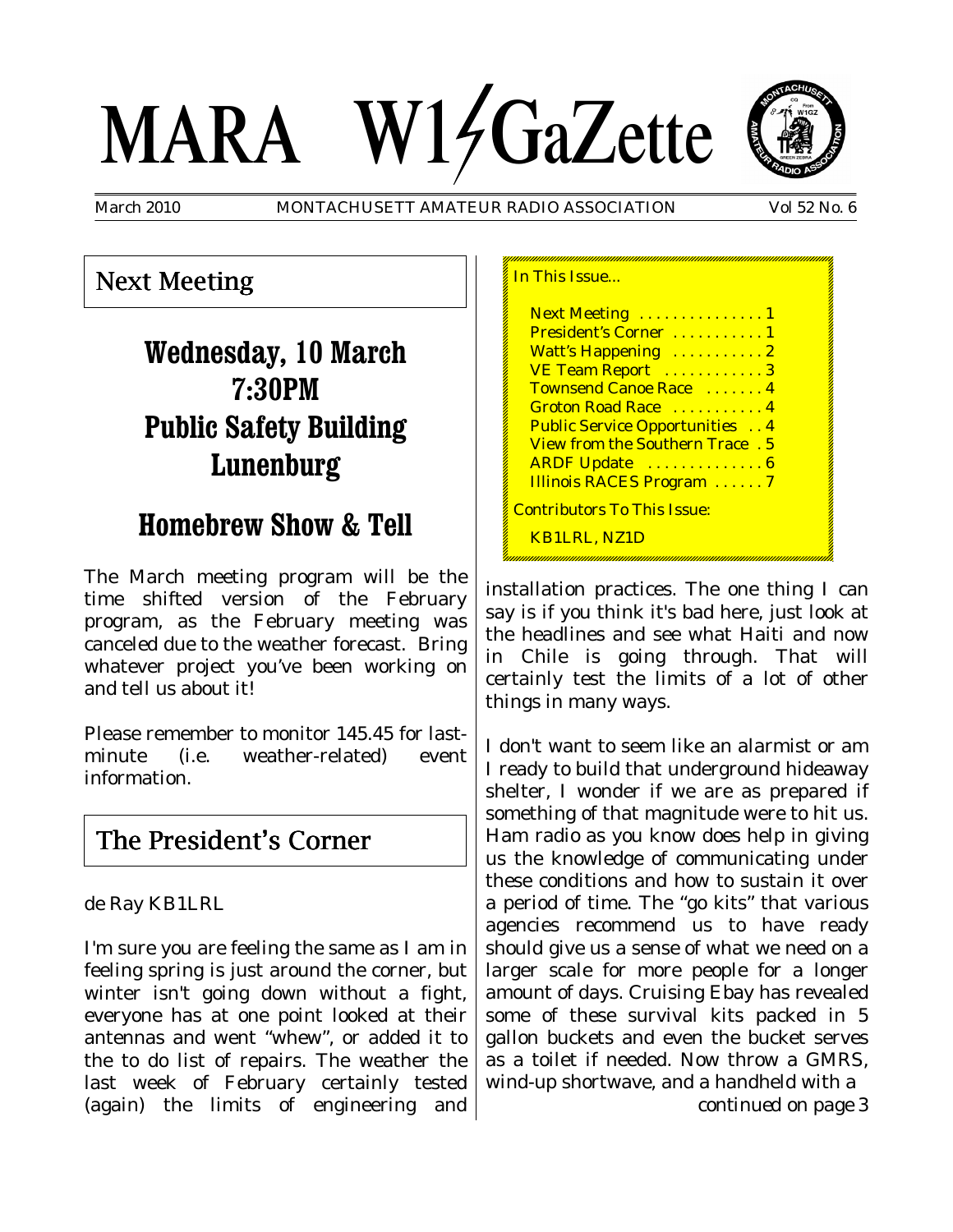## Watt's Happening

## **Sundays, 0800 local 5330.5** (ch 1) USB

Western Mass Emergency 60M Net Alternate frequencies are 5346.5 (ch 2), 5366.5 (ch 3), 5371.5 (ch 4), and 5403.5 (ch 5).

## **Sundays, 0830 local 3937**

Western Mass Emergency Net. Alternate frequency is 3942 in case of QRN, QRM, or frequency in-use. Also a good idea to scan up and down 10kHz if you cannot find the net.

**Sundays, 0900 local 145.45-** Montachusett Emergency Net

**Mondays, 2000 local 147.525 simplex** Worcester Emergency Simplex Net

**Tuesdays, 1930 local 145.37-** Templeton Emergency Net

**Wednesdays, 2100 local 28.341** Harvard Repeater Club 10 meter sideband net "Activity Night"

**Nightly, 2100 local 146.97-** Central Mass Traffic Net

**First Monday, 1900 local 3943, 7245** RACES Net

**First Wednesday, 2000 local 3915** K1ARC Red Cross Net http://www.qsl.net/k1arc/

**Sunday, 11 April, Framingham MA** Framingham ARA Hamfest; Keefe Tech High School, 750 Winter Street

**Saturday, 17 April, Manchester NH** New Hampshire Antique Radio Club

**Sunday, 18 April, Cambridge MA** Flea at MIT; 3rd Sunday April - October

Additional events are listed on http://web.mit.edu/w1gsl/Public/ne-fleas

# VE Team Report

There were no candidates registered in advance of the January or February exam sessions so both sessions were canceled.

The MARA Volunteer Examiner team schedules monthly Amateur Radio license examination sessions on the 4th Wednesday of the month. The examinations are given in the Lunenburg Senior Center "Eagle House". The Eagle House is located behind the Lunenburg Public Library.

All classes of licenses are tested. Candidates must bring the \$15 examination fee and photo identification. If the examination is for an upgrade to an existing license, the original and a photocopy of the current license must also be brought.

Due to schedule conflicts, the March session is also canceled. The next session is scheduled for April 28. Contact Paul Upham KD1YH to pre-register. If no candidates pre-register the session is canceled.



Tell them you saw it in the W1/GaZette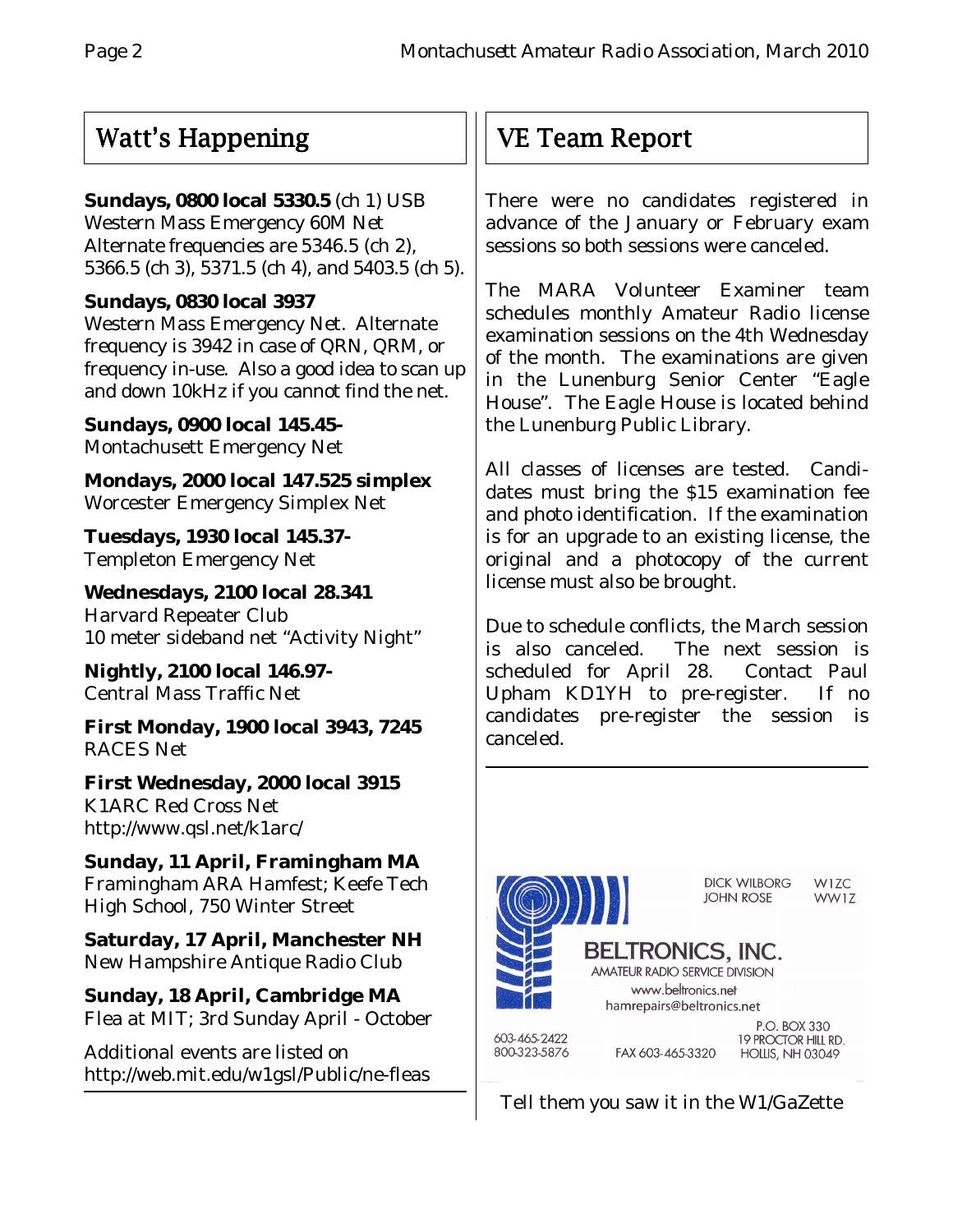## The MARA W1/GaZette

is published by the Montachusett Amateur Radio Association just prior to the monthly meeting. The newsletter is distributed free to members and friends of Amateur Radio.

Contents copyright © 2010, MARA. Permission to use in other Amateur Radio publications with credit to MARA is hereby granted.

The deadline for materials to appear in the W1/GaZette is noon on the Sunday before the first Wednesday of the month.

#### **NEWSLETTER STAFF:**

| <b>Editors:</b> | <b>Ralph Swick KD1SM</b>           |
|-----------------|------------------------------------|
|                 | <u>978-582-7351 kd1sm@arrl.net</u> |
| Webmaster:      | <b>Paul Upham KD1YH</b>            |

#### **MEMBERSHIP INFORMATION:**

|                     | Club Secretary: Pauline Carulli KB1JXJ            |             |
|---------------------|---------------------------------------------------|-------------|
| <b>Annual Dues:</b> | <b>Regular</b>                                    | \$25        |
|                     | Family                                            | <b>\$30</b> |
|                     | <b>Fixed income</b>                               | \$15        |
| <b>Meetings:</b>    | 2nd Wednesday, 7:30pm<br><b>September to June</b> |             |

Mailing address: MARA PO Box 95 Leominster, MA 01453 Web site: http://www.w1gz.org/

#### **OFFICERS:**

| Ray Lajoie, KB1LRL<br>rplajoie@comcast.net         | <b>President</b>      |
|----------------------------------------------------|-----------------------|
| <b>Bill Leger, N1UZ</b>                            | <b>Vice President</b> |
| <b>Pauline Carulli, KB1JXJ</b><br>kb1jxj@arrl.net  | <b>Secretary</b>      |
| <b>Gordon LaPoint, N1MGO</b><br>n1mgo@arrl.net     | <b>Treasurer</b>      |
| <b>Charlie Cayen, KT1I</b><br>kt1j@arrl.net        | <b>Trustee</b>        |
| <b>MARA</b> owns and operates the W1GZ repeater on |                       |

145.45 (CTCSS 74.4) in Fitchburg.

## President's Corner

## *continued from page 1*

portable wire antenna in the pack. You really don't need much to start, and you can always elaborate to go a longer distance. I actually saved those 40 pound cat litter buckets and can use those for such a purpose, on top of saving the environment in not throwing them away.

Ok, so I got on a soapbox somewhat about this. What's it all lead up to? The Boy Scouts' motto is "Be Prepared" and there are many way of doing this. Preparing, practice, and education. I covered the prepare already, practice and education is gained by demonstrating the skills by educating the public, participating in public service, etc. As spring rolls around there are public service events that we can join in and practice our skills, as well as be visible and educate to others as to why we do this. The Boston Marathon is a good example. My first one was last year. The different ways I observed operators do to handle this long event made me learn some things, some of which I am applying this year. Operators young and old should give one of these a go and get some valuable "seat time", or at least to get out in the fresh air and possibly work on your tan! Doing something different to experiment is NOT illegal by no means. Again, something I learned last year to try out this year.

February's meeting was washed out by that "whopper" of a storm. March will be the show and tell, so bring those treasures to share with the others. Hopefully I will see you all at the meeting.

73's to all Ray KB1LRL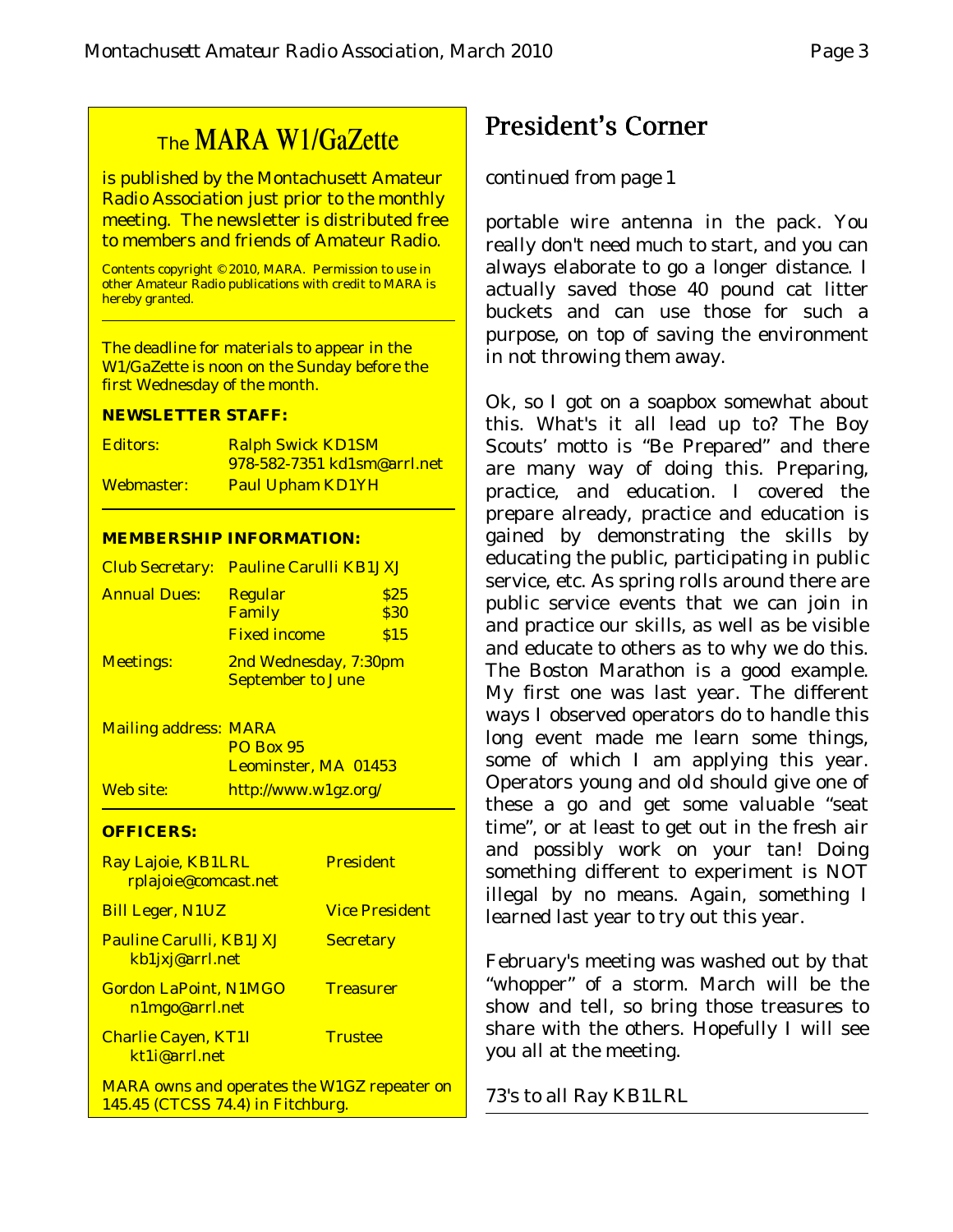## 17 April; Townsend Canoe and Kayak Race

Charge up those batteries and blow the dust out of your handheld -- the public service event season is about to begin.

The first event for MARA is the Townsend Lion's Club Squannacook Canoe and Kayak Race on Saturday, April 17. We cover the course from the start at the Townsend VFW post in West Townsend to the finish in Harbor Pond at Townsend Harbor.

Gary K1YTS will appreciate hearing from you if you are available for 4 or 5 hours that Saturday.

# 25 April; Groton Road Race

The second event for our area is the Groton Road Race, to be held this year on Sunday, April 25.This is a big event sponsored by the Squannacook River Runners attracting over a thousand runners to the Town of Groton.

The Groton Police Department has said year after year that the Amateur Radio communications support is a vital part of the success of this event. The runners themselves often stop by to thank operators in person.

Dozens of public safety personnel come in from various services outside the Town and their radios do not all interoperate; filling this communications gap is the role of Amateur Radio. Amateur Radio operators are stationed at key points around the course to provide communications with the course marshals and the public safety officers positioned

nearby. The Officers In Charge have said repeatedly over the years that the Town would not be able to sanction this event if Amateur Radio volunteers were not involved.

Ralph KD1SM will be soliciting 36 to 40 volunteers again this year for the event. Some positions require only morning availability, some positions need to be manned all day, but the majority of volunteers are needed only in the afternoon.

This event has been a lot of fun for all involved and we could not ask for better exposure of Ham Radio to the community.

If you are interested in learning more, or if you want to volunteer, please contact Ralph <kd1sm@arrl.net>.

Additional information about the event itself may be found on the race Web site http://www.grotonroadrace.com

# Public Service Opportunities

The Squannacook Canoe and Kayak Race and the Groton Road Race are but two of the many events in our area that request Amateur Radio communications support. Please refer frequently to the New England Division Public Service List

http://purl.org/hamradio/publicservice/nediv for other opportunities to put your FCC license and communication skills to the benefit of your neighbors.

Other upcoming events coordinated by MARA members include:

May 23 Parker Classic Race (Devens) July 3-4 Longsjo Classic July 24 Memory Ride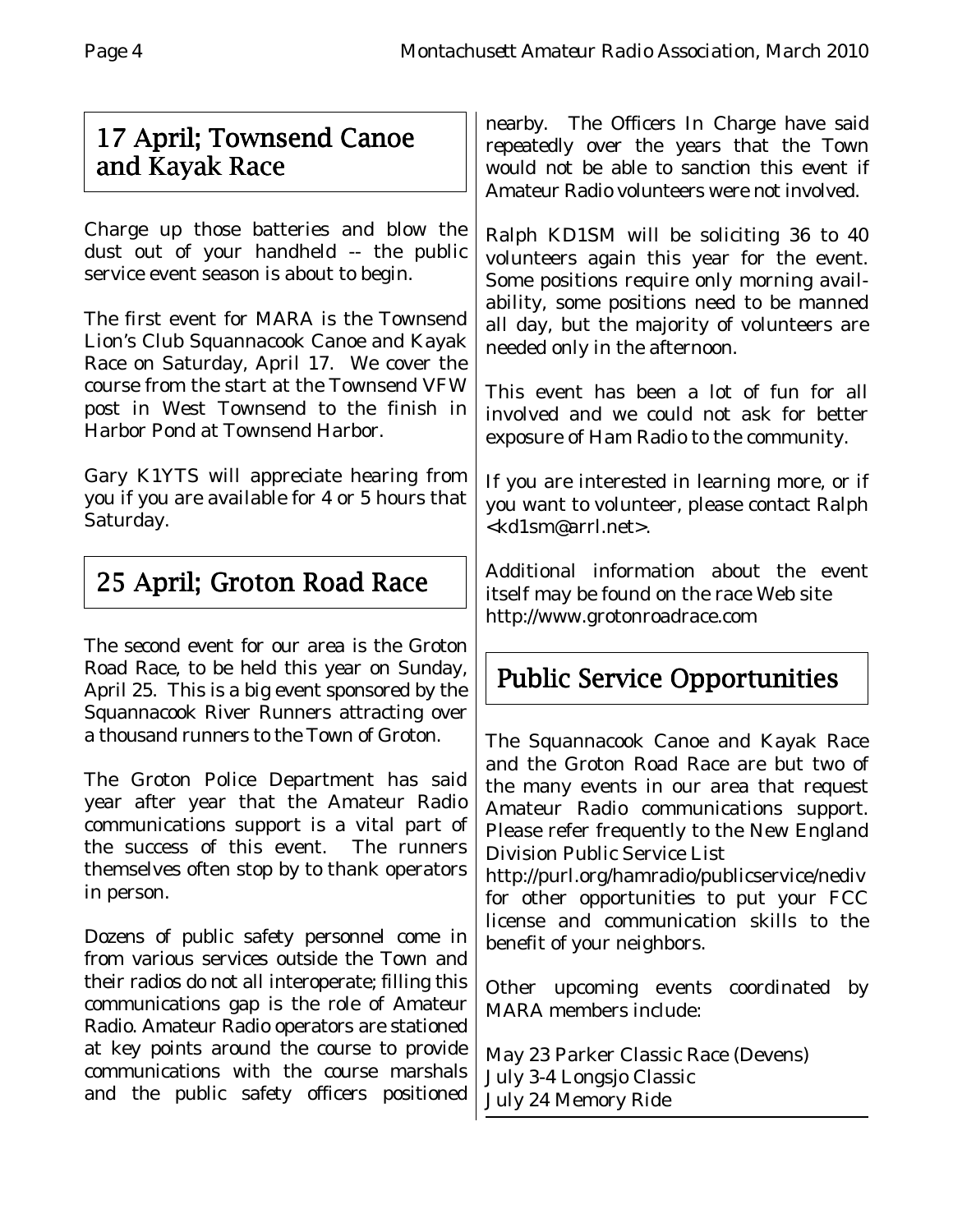## View from the Southern Trace

### de NZ1D/4

Florida: — Feb 2, Ground Hog Day. Dark, gloomy and wet. Rain drumming on the lanai's tin roof so loud that I need headphones to hear the HF rig. Not exactly the "sunshine" state but the water will perk up the straw-colored lawns left after last month's record-smashing two-week cold spell. Al Gore, where are you now? All in all, it's preferable to the nasty tornado of 2007.

What hath whiskey wrought? Interesting article by K1JHC in the September W1/GaZette, "The New England Museum of Wireless and Steam, Inc.," about the QCWA meeting at the museum. Tom tells us that Marconi used "monies from his wife, a member of the Jameson Whiskey family" to buy patents from Edison and others and erected a working transmitter site in 1903. Who knew? It seems that part of the wireless "distillation" process, and therefore of amateur radio, may have been "excited" with a little shot of Jameson.

I'm saddened to hear we lost Norm Lyons, W1LXE, in September. I didn't know Norm back in the day (I was only a year old when he got his license) but after he retired and returned to Fitchburg he gave me some insight into the early history of ham radio in the Fitchburg area. You will notice that the QSL card Norm is holding in Ralph's 1999 photo (W1/GaZette, Oct. 2009) is from W1LXT, the WPA - Park Dep't Recreation Radio Club of Fitchburg, a forerunner of the present MARA. This is the same card depicted in the club's little booklet, W1GZ: Genesis of a Call Sign. Tnx Norm es 73.

Really enjoyed my too-short trip in December. Good to see and talk to some of the old gang at Ye Olde Timers' Luncheon and the Xmas party. I must thank Pauline or whoever it was who drew my ticket for the Home Depot gift card. Thanks, it has already bought some hardware for my emergency power project.

I can't help thinking that I lucked out again on the weather. In 2008 I left New Hampshire two days before the infamous ice storm; in 2009 I spent a stressful weekend in Athol "white-knuckling" around unfamiliar roads in a 5-inch white-out and then got out of New Hampshire one day before really heavy snow descended the following Wednesday. That doesn't bode well for 2010! I vote to move the Xmas party to summer or move it down here!

Carol and I still miss New England. It has a lot to offer, including friends and family, but each time we think about coming back we get rudely awakened by watching the Weather Channel. Falling thermometers and little white crystals have lost their appeal. Especially when the crystals build up on roads and aircraft wings. Been there, done that more than once. Flew in a blizzard once from Boston and didn't enjoy either the drive to the airport or the flight to Chicago. Especially when the pilot announced, during our take-off run, "They just closed the airport but we're going anyway!" Reminded me too much of seat-of-the-pants take-offs and landings between tides on the narrow beach at Paengny'ong-do (aka Py-Do or K-53), a mountainous island off the Korean mainland.

NZ1D can found most days monitoring 14.300 MHz (Intercon and Maritime Mobile Nets) or on 442.900 K4FC repeater, which is available 24/7 via Echolink from just about anywhere in ham-dom.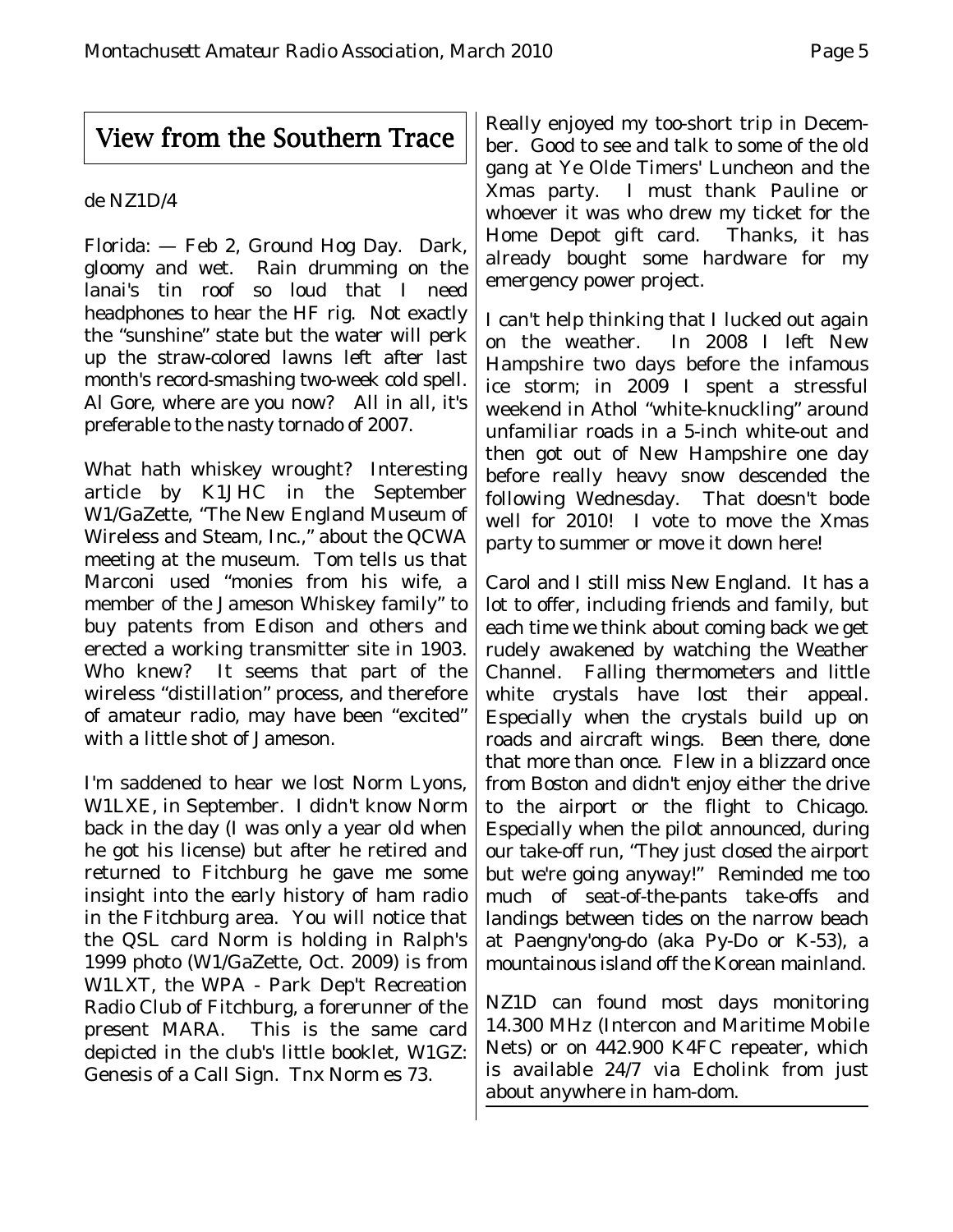## ARDF Update: Foxes, Fitness and Fun in 2010

By Joe Moell K0OV ARRL Amateur Radio Direction Finding Coordinator k0ov@homingin.com

## February 24, 2010

"Geeks in the woods!" That's how Jay Hennigan, WB6RDV, of Goleta, California, describes Amateur Radio Direction Finding (ARDF). Several times a year, Jay gets together with friends for a session of this international Amateur Radio sport -- also called foxtailing and radio-orienteering. California hams (and would-be hams!) arrive from cities as far away as San Diego, San Luis Obispo and Lancaster to these local events.

As they set out, five 2 meter "foxes" are somewhere in the woods, transmitting for one minute each in sequence. Armed with a special ARDF set or just a handheld transceiver with a measuring-tape Yagi and attenuator, they see how fast they can run or walk from the start to each transmitter in optimum order and then back to the start, or perhaps to a separate finish point. To help them navigate, they carry compasses and special orienteering maps, but they aren't allowed to have GPS displays or other high-tech navigation aids.

Standardized ARDF courses provide a good test of equipment performance and hunter skill. It's friendly competition combined with great exercise. It attracts "techies" and "jocks" of all ages, who don't need a ham license to get started. And for some, it leads to medals at national and international competitions.

Similar informal sessions take place regularly during weather-friendly months in other places around the country, including Albuquerque, Boston and Cincinnati. If there are no such opportunities in your area, why not get the ball rolling yourself? Read about the international rules and simple equipment then talk it up at your local radio club. A future championship foxtailer may be sitting there, waiting for your encouragement and support

USA ARDF Championships Take Place in Ohio this May

Many of the radio-orienteers attending these sessions are preparing for the 10th USA ARDF Championships, taking place near Cincinnati, Ohio on the weekend of May 21-23, 2010. This is one week after the Dayton Hamvention®, where the annual Foxhunting Forum will be led by the championship's organizers.

The championship's headquarters of will be in Franklin, Ohio -- halfway between Dayton and Cincinnati. Formal activities begin on Friday with a practice and equipment testing session. The championship 2 meter competition will start early on Saturday in a nearby forest, followed by a banquet that evening. On Sunday, the 80 meter competition and medal award ceremony will take place in a different location.

Organizers of the 2010 championships are members of OH-KY-IN Amateur Radio Society, Orienteering Cincinnati (OCIN) and the Butler County VHF Association (led by Bob Frey, WA6EZV, and Dick Arnett, WB4SUV). These are the same folks who put on the very successful 2003 USA and IARU Region 2 Championships, although the 2010 competitions will take place in different forests. Bob and Dick have won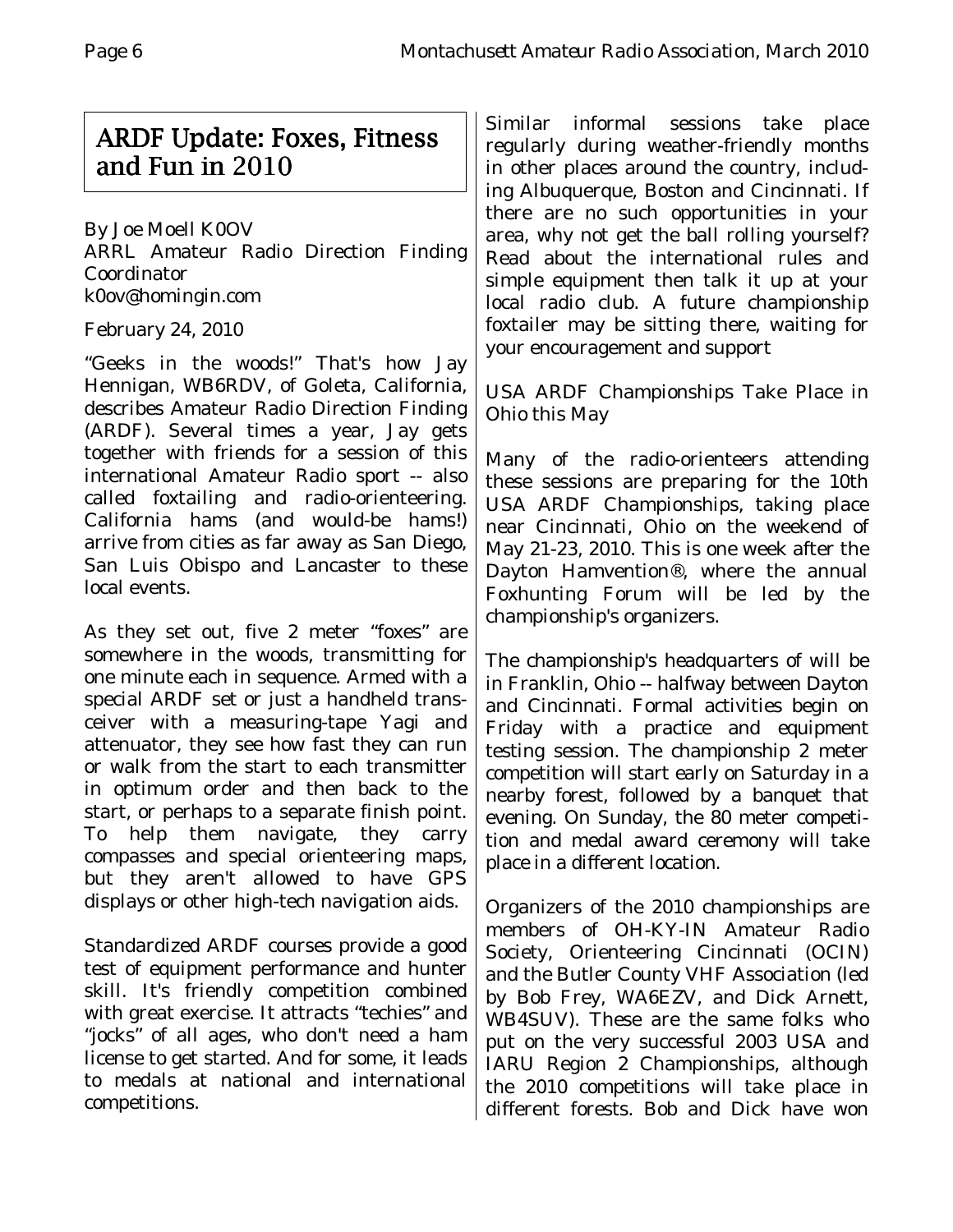medals at previous USA championships and have been on USA's team to the World Championships four times.

USA's ARDF Championships are open to all, regardless of radio-orienteering skill level or ham radio licensing status. Medals will be awarded for the top three finishers on each band in 11 age categories: six for males and five for females.

Registration is now open. For the second year, there is no entry fee for first-time participants and for persons coming from outside North America. The form is available for download at the championship's official Web site. That site also has lodging suggestions and information about two optional days of intense ARDF training just before the championships.

*from The ARRL Letter February 25, 2010* http://www.arrl.org/arrlletter/?issue=2010-0 2-25

## Illinois Teams with Amateur Radio Operators to Create RACES Program

A newly forged partnership between Amateur Radio operators throughout the state of Illinois and the Illinois Emergency Management Agency (IEMA) will provide an additional layer of emergency communications during disasters. The agreement creates the State Radio Amateur Civil Emergency Services (RACES) program. Under the agreement, IEMA Director Andrew Velasquez appointed ARRL Illinois Section Emergency Coordinator Brad Pioveson, W9FX, of Benton as the volunteer State RACES Officer. Pioveson will serve as the single point of contact between IEMA and the Illinois Amateur Radio community.

"We have not had an Amateur Radio presence in IEMA since 1993," Pioveson said. "Getting those doors opened has been a collective effort including our Illinois State Government Liaison Charlie Richey, K9DUE, Macoupin County EMA Director Jim Pitchford, N9LQF, and Illinois Section Manager Tom Ciciora, KA9QPN. While there are some county-level RACES programs around Illinois, many of our ARES® members are not familiar with the RACES program, so the first order of the day is to educate our folks about the differences between RACES and ARES®, get some additional RACES programs established and start 'dual-hat' enrollments. Needless to say, we're excited!"

There are more than 20,000 federally licensed Amateur Radio operators in Illinois. Pioveson said there are 500 privately owned, wide-area voice and data communications systems in place within Illinois that can be pressed into service during emergencies. "Amateur Radio operators have a very rich history of providing emergency communications. On behalf of the dedicated volunteer emergency communicators who are Illinois ham radio operators, I am delighted to have forged this new agreement with IEMA."

*from The ARRL Letter February 4, 2010* http://www.arrl.org/arrlletter/index.html?is sue=2010-02-04